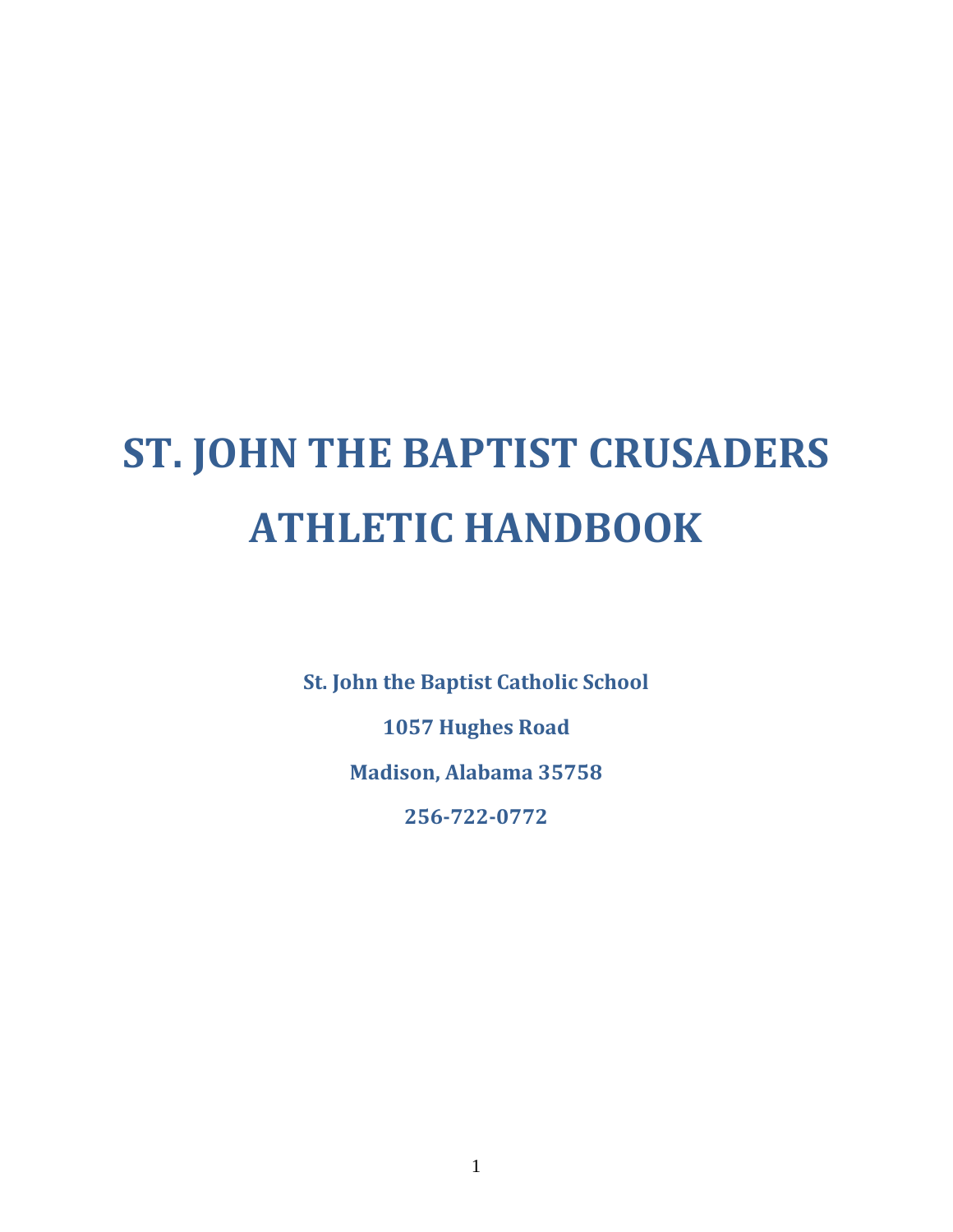### **Table of Contents**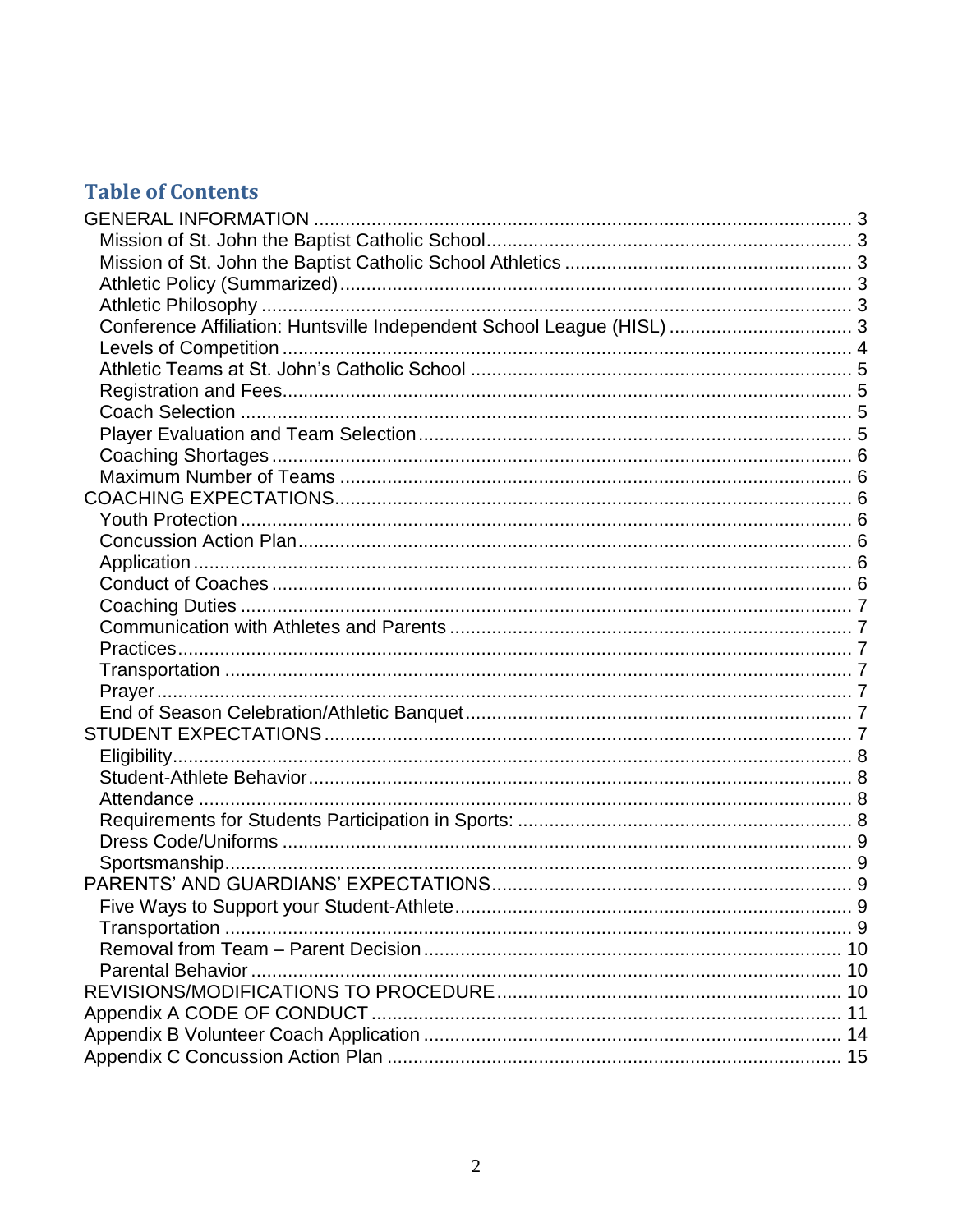### <span id="page-2-0"></span>*GENERAL INFORMATION*

### <span id="page-2-1"></span>Mission of St. John the Baptist Catholic School

St. John the Baptist Catholic School is committed to Catholic formation and academic excellence, preparing students to be productive citizens and faith-filled servants of God.

#### <span id="page-2-2"></span>Mission of St. John the Baptist Catholic School Athletics

St. John's Athletics Program is committed to fostering a Christian spirit of sportsmanship, fitness, healthy self-image, and ability to work with others as a team.

### <span id="page-2-3"></span>Athletic Policy (Summarized)

As outlined in school policy 4000-SJ-01, to participate in athletics, students must be enrolled in the school and meet academic and conduct standards. Coaches must be parents of children enrolled in school (only principal can approve this exception) and must model behavior consistent with morals and values taught in the school.

#### <span id="page-2-4"></span>Athletic Philosophy

As a Catholic school, St. John's upholds Christian values and principles. We recognize the real value of Catholic school athletics is realized only if it fosters the development of the human person both in spirit and in body. We strive to cultivate Christian character, strengthen personal integrity and responsibility, and promote the pursuit of excellence in all endeavors. We accomplish this through the collective effort and shared responsibility of all parents, students, coaches, school staff, and parish community.

Participation on a St. John's athletic team is a privilege. This privilege carries responsibilities in the areas of preparation, attitude, sportsmanship, and academics. These responsibilities exist both in and out of school, as well as in athletic and non-athletic settings.

### <span id="page-2-5"></span>Conference Affiliation: Huntsville Independent School League (HISL)

Member Schools may include, but are not limited to*:*

- St. John's Catholic School
- Covenant Christian Academy
- Grace Lutheran
- Holy Spirit Regional School
- Holy Family Catholic School
- Lincoln School
- Oakwood Academy
- Randolph School(K-6<sup>th</sup> only)
- Madison Academy (K-6<sup>th</sup> only)
- St. Ann's Catholic School (Decatur)
- Excalibur
- Valley Fellowship
- Westminister Academy
- Whitesburg Academy (K-6<sup>th</sup> only)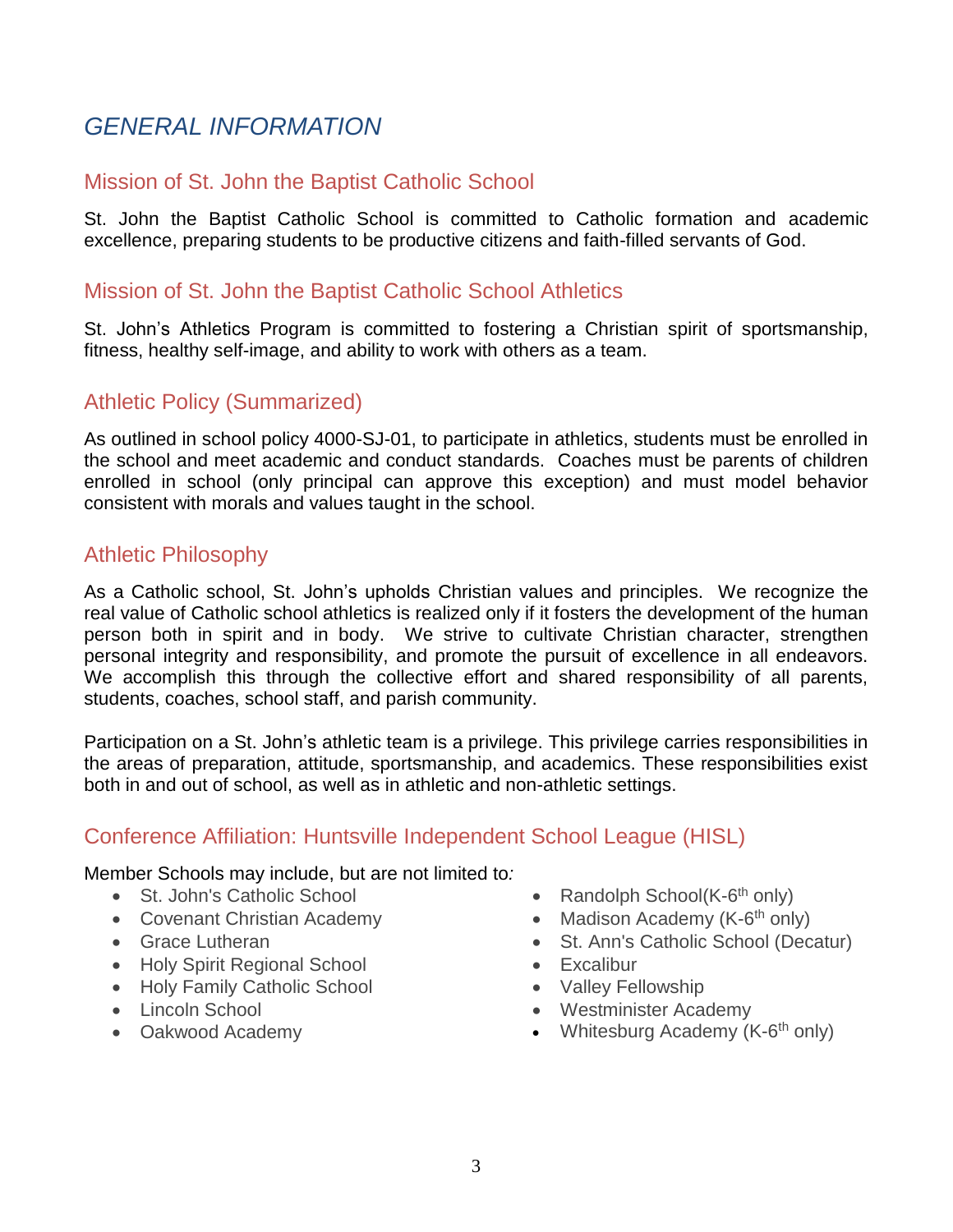### <span id="page-3-0"></span>Levels of Competition

| <b>LEVEL</b>                         | Pre-K - 4th                                                                                                                                              | 5 <sup>th</sup> / 6 <sup>th</sup>                                                                                                                                                                  |
|--------------------------------------|----------------------------------------------------------------------------------------------------------------------------------------------------------|----------------------------------------------------------------------------------------------------------------------------------------------------------------------------------------------------|
| <b>COMMITMENT</b><br><b>REQUIRED</b> | Teams should be<br>inclusive, instructional,<br>positive and non-<br>competitive.<br>Low<br>Team practices/games<br>approximately 2-3 times<br>per week. | Teams should continue to<br>be inclusive, instructional,<br>and positive and introduce<br>basic strategies of the sport.<br>Moderate<br>Team practices/games<br>approximately 3 times per<br>week. |
|                                      | Athletes should try to<br>attend all practice and<br>games.                                                                                              | Athletes should commit to<br>attend all practice and<br>games.                                                                                                                                     |
| <b>EVALUATIONS</b>                   | Yes<br>Evaluations are used to<br>make teams of<br>comparable skill level.                                                                               | Yes<br>Evaluations are used to<br>make teams of comparable<br>skill level.                                                                                                                         |
| <b>COMPETITION</b>                   | Games may be<br>intramural, or officiated.                                                                                                               | Officiated games against<br>other HISL schools.<br>Season ends with a<br>conference tournament.                                                                                                    |
| <b>PLAYING TIME</b>                  | Coaches shall strive to<br>provide players equal<br>playing time in each<br>game.                                                                        | Coaches shall strive to<br>provide players equal<br>playing time over the course<br>of the season.                                                                                                 |
| <b>SKILLS</b><br><b>EMPHASIZED</b>   | <b>Basic skills</b><br>Introduction to<br>$\bullet$<br>team dynamics<br>and basic game<br>rules                                                          | <b>Basic skills</b><br>reinforced<br>Individual<br>fundamentals<br>introduced and<br>reinforced.<br>Formal game<br>strategies<br>introduced.                                                       |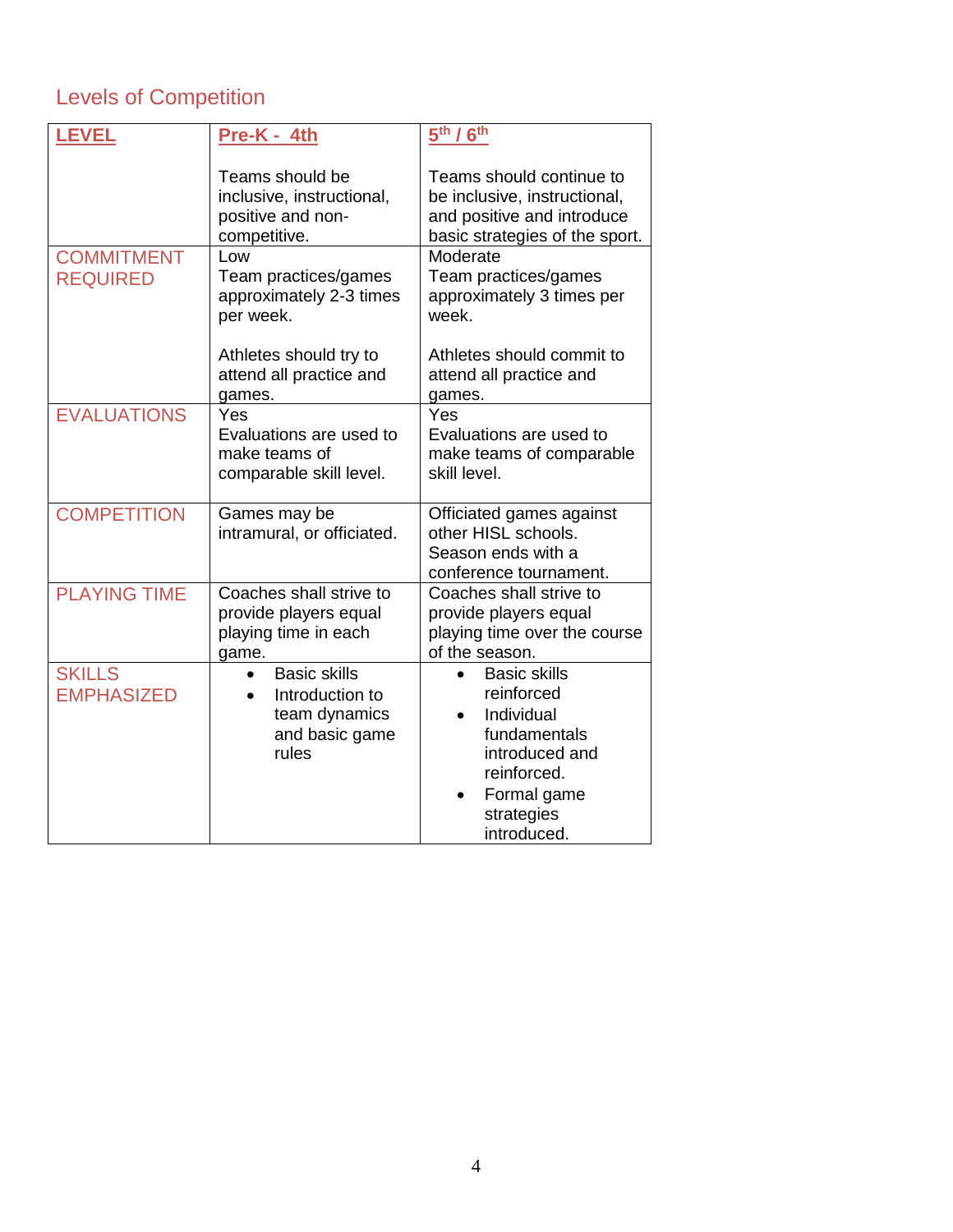### <span id="page-4-0"></span>Athletic Teams at St. John's Catholic School

The following sports are offered at St. John's.

| <b>Season</b>              | <b>Girls</b>                      | <b>Boys</b>       | Co-Ed                                          |
|----------------------------|-----------------------------------|-------------------|------------------------------------------------|
| <b>Fall</b>                | Volleyball                        |                   | Soccer                                         |
| Late<br><b>Fall/Winter</b> | <b>Basketball</b><br>Cheerleading | <b>Basketball</b> |                                                |
| <b>Spring</b>              |                                   |                   | <b>Indoor Soccer</b><br><b>Track and Field</b> |

### <span id="page-4-1"></span>Registration and Fees

Information on sign-up dates will be posted. Fees are assessed for each individual sport and should be paid during registration. Late fees will apply to late registrations.

Athletes need to turn in the following forms by the due date for their respective sports:

- Registration Form and Fee
- Athletic Contract  $(5<sup>th</sup>-6<sup>th</sup>)$
- Physical Examination Form (only for  $5<sup>th</sup>$  grade and above, once per year)

Players will not be allowed to participate in any athletic activity until the physical examination form is on file.

### <span id="page-4-2"></span>Coach Selection

Prospective coaches (head and assistant) shall fill out a coaching application form during the registration period for their respective sports. Coaching positions will be assigned by the Athletic Director and approved by the School Administration.

### <span id="page-4-3"></span>Player Evaluation and Team Selection

In the event that more than one team is formed per age group, teams shall be selected based on player evaluations. Player evaluations shall be done in order to divide teams equally at all levels.

The PE teacher will be involved in evaluations for younger students where possible.

For A/B level placement and when evaluations are necessary for team selection, evaluations shall be held on multiple days (2 minimum) in an effort to have all players available. Players must attend a minimum of one evaluation and are encouraged to attend them all. The Athletic Director and Sport Coordinator shall oversee the evaluation process while head coaches for the sport being evaluated shall run the evaluations. The Athletic Director may also appoint individuals to assist/run drills for the evaluations. Team selection shall happen after evaluations and parents will be notified.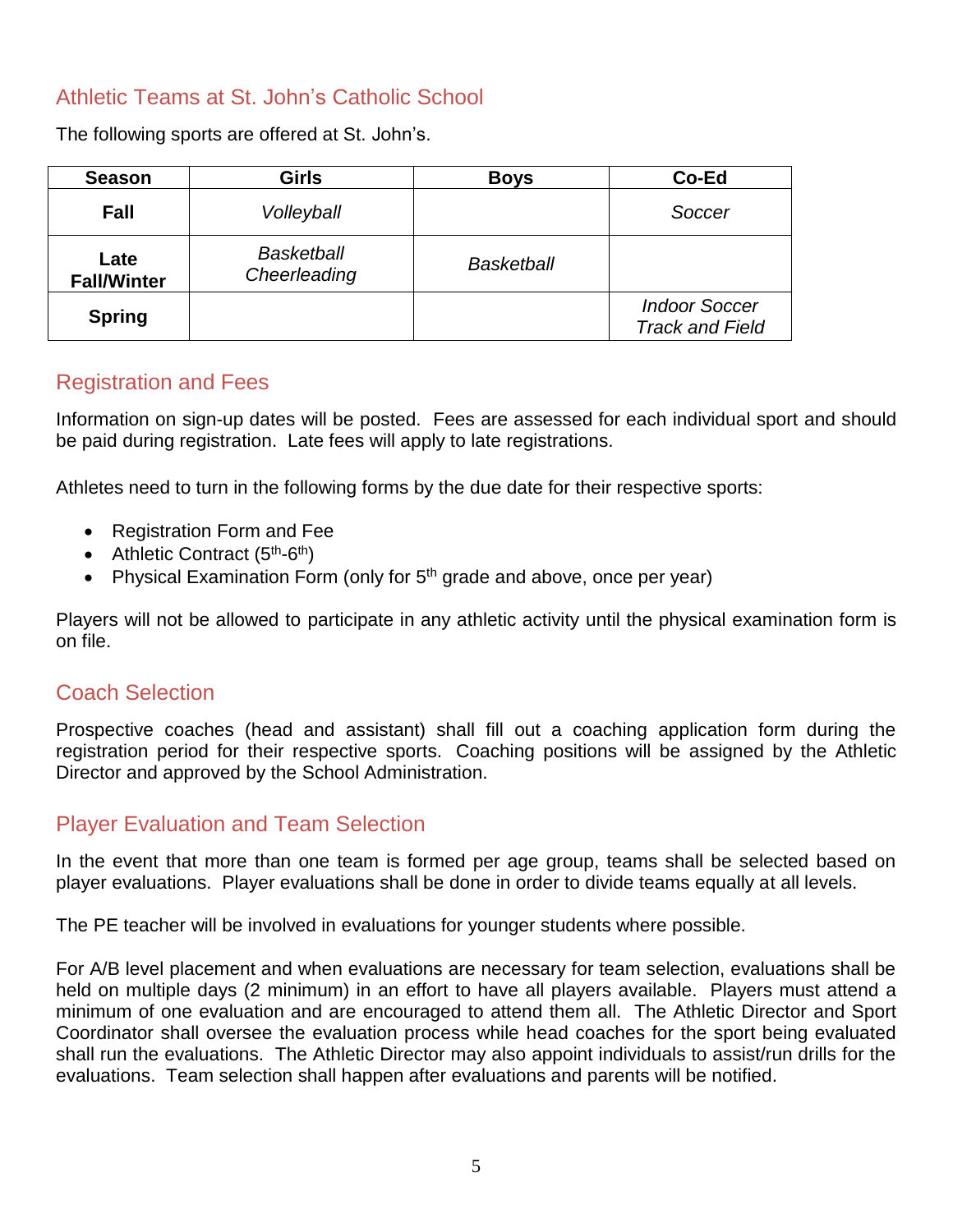Players that do not make any of the evaluations shall not be placed on a team. The Athletic Director and School Administration will handle any special circumstances.

Additional information regarding evaluating players will be included in the mandatory coaches meeting.

### <span id="page-5-0"></span>Coaching Shortages

In the event there are not enough coaches for the number of players registered, evaluations will also be used to determine which players will get to play and which ones will not. Registration fees will be returned to all players not selected to play.

### <span id="page-5-1"></span>Maximum Number of Teams

The School Administration and the Athletic Director will determine the maximum number of teams that can be supported in a given season. If the maximum number of teams in any sport is reached, evaluations will also be used to determine which players will get to play and which ones will not. Registration fees will be returned to all players not selected to play.

### <span id="page-5-2"></span>*COACHING EXPECTATIONS*

Coaches are considered to be an extension of the school and parish ministry. It is a coach's responsibility to set the tone and give direction to the team.

#### <span id="page-5-3"></span>Youth Protection

Every three years, all coaches, assistant coaches and team helpers must complete Diocesan Child and Youth Protection training and complete an AS-1 form for the required background check. Verification of this training occurs at the beginning of each season.

### <span id="page-5-4"></span>Concussion Action Plan

Every year, all coaches, assistant coaches, and team helpers must complete online concussion training. [\(www.cdc.gov/concussion/HeadsUp/online\\_Training.html\)](http://www.cdc.gov/concussion/HeadsUp/online_Training.html). Certificated verification must be turned in prior to the first coaching assignment for the school year.

### <span id="page-5-5"></span>Application

Each coach must fill out an application and is selected by the Athletic Director/School Administration. Coaches are required to attend a coaches meeting and sign a Coach's Code of Conduct form.

### <span id="page-5-6"></span>Conduct of Coaches

Coaches as role models foster good sportsmanship and teamwork among coaches and athletes. Annually, each coach shall be required to sign a Coach's Code of Conduct form. This code outlines detailed expectations for all coaches and assistant coaches. Of particular importance is the language that is used with the athletes, focus on sportsmanship, and treatment of officials.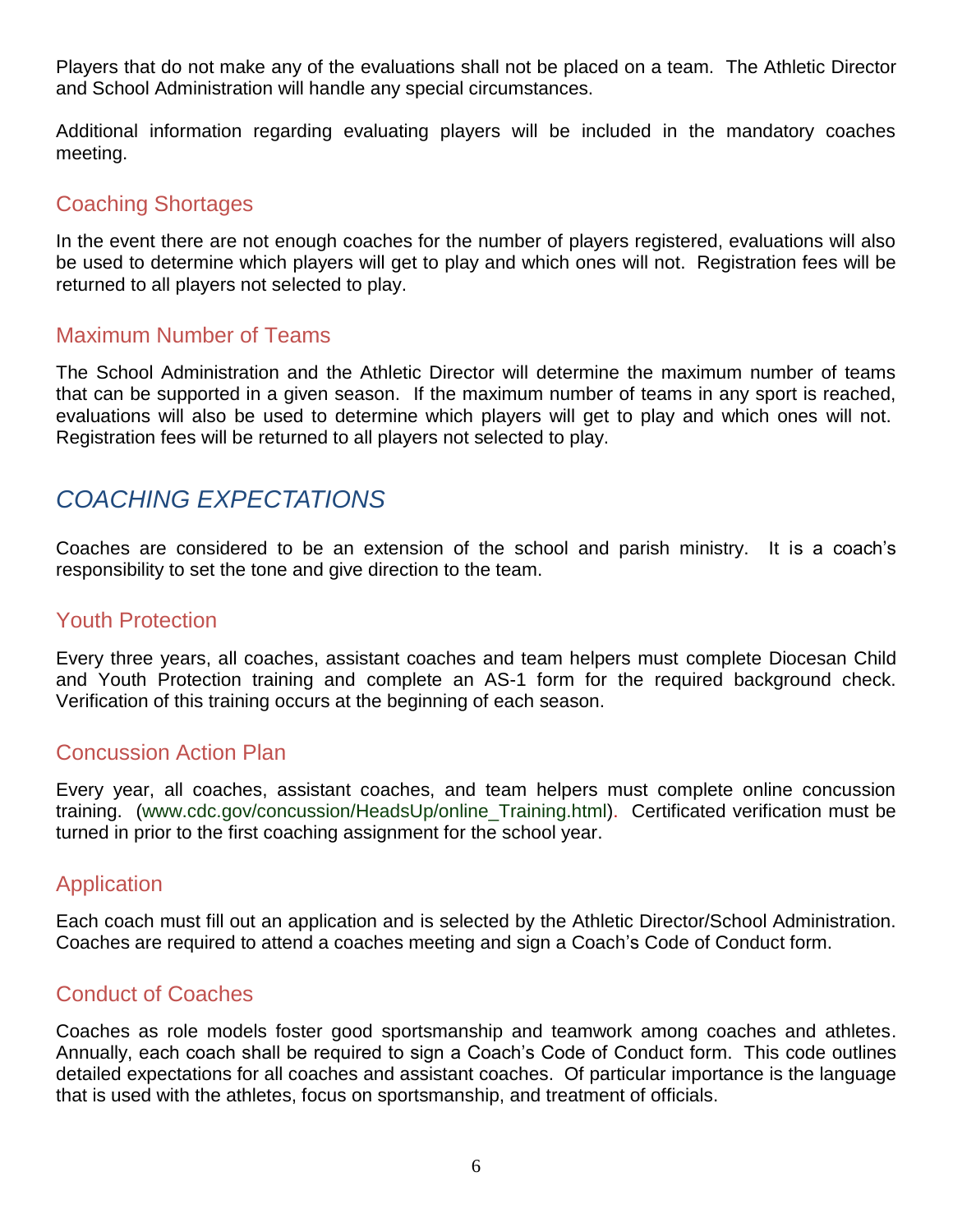### <span id="page-6-0"></span>Coaching Duties

Includes but are not limited to:

- Plan practices (making sure two adults with youth protection are there at all times)
- Supervise athletes at all times until they are picked up from practices/games
- Make sure athletes warm up properly before practices/games
- Maintain safe playing conditions
- Ensure clean facility at end of practices/games
- Communicate clearly with athletes and parents
- Fulfill record keeping /clerical responsibilities (includes uniform distribution and collection)

### <span id="page-6-1"></span>Communication with Athletes and Parents

Coaches are not required to discuss or defend coaching strategies. During the season, discussions of individual concerns regarding your athlete should always be done in person. If a face-to-face meeting is not possible, a phone call is preferable to email.

#### <span id="page-6-2"></span>**Practices**

Practice times and sites will be assigned by the Sports Coordinator. Coaches are not to schedule additional practices, games/scrimmages outside the schedule or outside the St John's facilities without prior consent of the Athletic Director. When school is cancelled due to weather there are **NO** practices or games that day.

### <span id="page-6-3"></span>**Transportation**

Coaches may not transport players in their personal vehicle. It is the parents' responsibility to provide transportation for their children.

### <span id="page-6-4"></span>Prayer

In our Catholic community, prayer is not only permitted, it is welcomed and encouraged. Prayer should become an essential component of a team's culture, not just a rushed event before or after a game or practice. Coaches are encouraged to build and create spiritual traditions into their approach to coaching.

### <span id="page-6-5"></span>End of Season Celebration/Athletic Banquet

At the end of each season a team reception and awards are provided for Pre-K through  $4<sup>th</sup>$  grade athletes. Athletes in grades 5-6 are invited to attend the Athletic Banquet held in May of each year.

### <span id="page-6-6"></span>*STUDENT EXPECTATIONS*

Students and parents should recognize that participation in the athletic program is not a right of all students, but a privilege. By joining the school's athletic program, a student becomes a representative of his/her team and of St. John's Catholic School.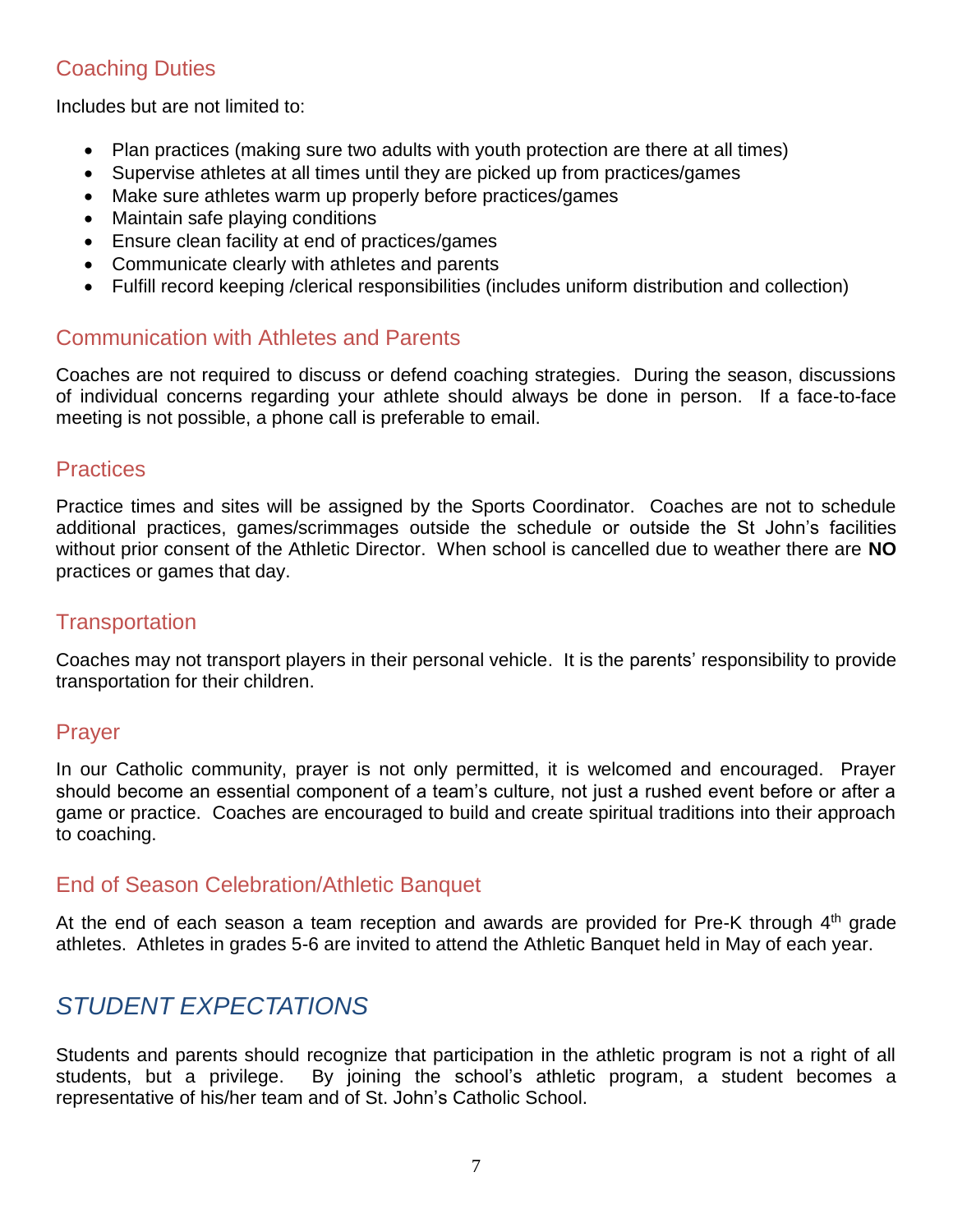### <span id="page-7-0"></span>**Eligibility**

Only students currently attending St. John's Catholic School shall participate in the school athletic program.

We expect student-athletes to maintain academic and behavioral standards in keeping with the St. John's School Student-Parent Handbook. These guidelines apply while on school premises, during practices and competitions, and in the public arena.

Students in grades 5-6 may not be allowed to participate in sports program if they have an average below C in any of their subjects at the time report cards are distributed. Eligibility is determined at each quarterly report card. For fall sports, the preceding year's fourth quarter report card is used to determine eligibility. (*The Athletic Director is responsible for informing a coach of student-athletes that are not eligible to play.)*

Ineligible students are not allowed to attend practice or play in games and will be re-checked every two weeks from the official marking period.

If a student receives school suspension, he/she may not participate in practice or games during the suspension. Furthermore, the student will be suspended for one game following the school suspension.

### <span id="page-7-1"></span>Student-Athlete Behavior

Students shall model behavior consistent with the Catholic values they are taught at St. John's Catholic School. As representatives of St. John's Catholic School, students shall be role models to the school and community while fostering good sportsmanship and teamwork through their participation in the athletic program.

### <span id="page-7-2"></span>**Attendance**

All student-athletes must be in attendance at least  $\frac{1}{2}$  of the school day (3.5 hours) to participate in practice or a game. Students who do not participate in PE class due to illness or injury may not participate in sports that evening.

All student-athletes must recognize the time commitment made to a team. Students are expected to attend all practices and games. If they cannot attend a practice or game, the coach should be notified in advance. Consequences for missed practices or games will be provided by the coach at the beginning of the season. Consequences may include a loss of playing time for the student.

Athletic privileges may be suspended or revoked for behavioral problems. School Administration shall have the sole responsibility for implementing and overseeing discipline.

### <span id="page-7-3"></span>Requirements for Students Participation in Sports:

- Completion of registration paperwork and payment of fees
- Current Physical exam on file
- Students in grades 5-6 must meet eligibility requirements
- Signed Student Code of Conduct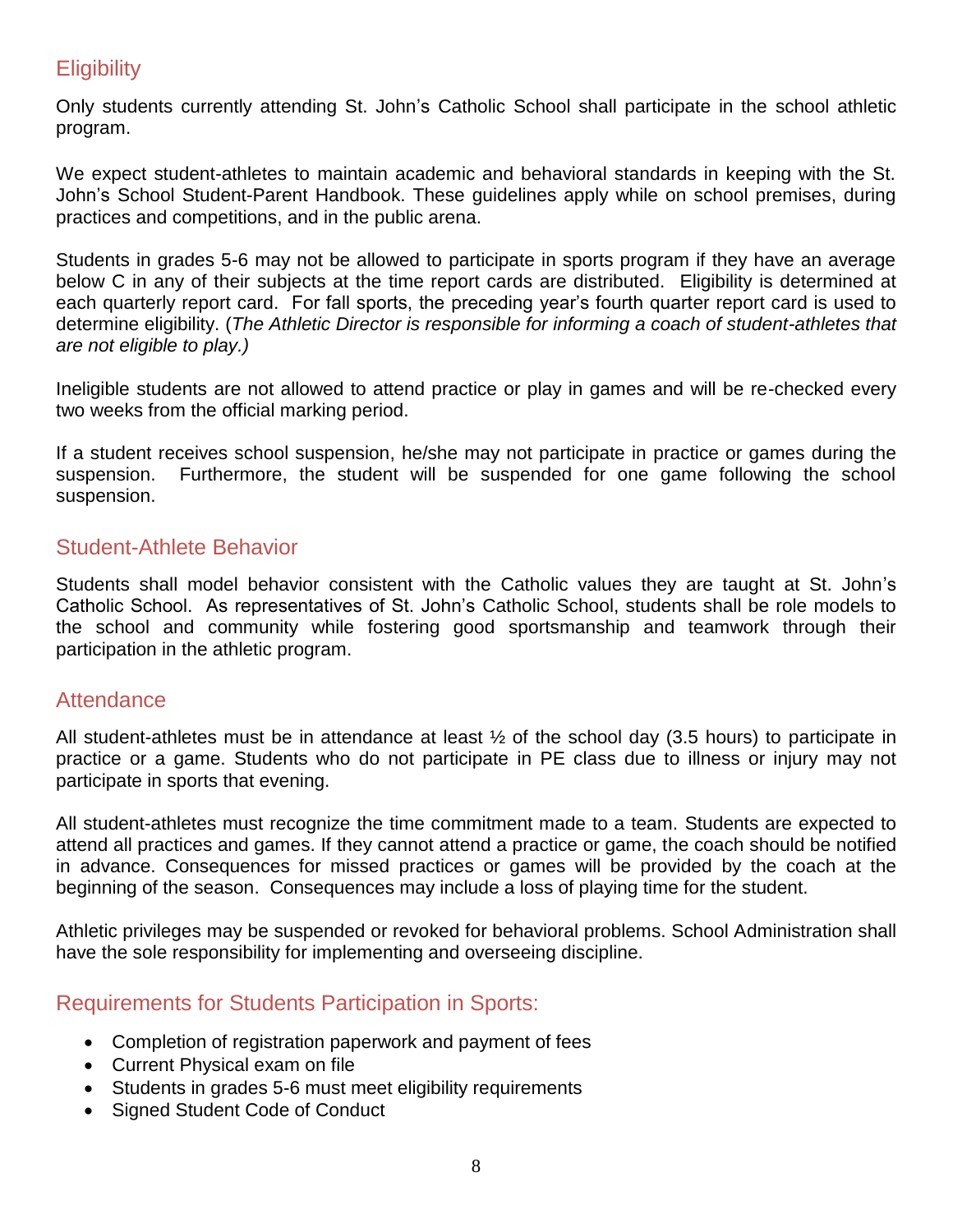• Signed concussion action plan

### <span id="page-8-0"></span>Dress Code/Uniforms

Athletes are to wear a school-issued uniform and treat their uniform with care and respect. All game shirts will be tucked in. When St. John's students are in uniform, they are expected to act in a manner that reflects positively of the school.

Uniforms must be returned to the coach at the conclusion of the season. If a uniform is not returned, parents are responsible for the cost of replacing the uniform.

### <span id="page-8-1"></span>Sportsmanship

Student-athletes are expected to display the best of Christian courtesy and manners to all officials, coaches, opposing coaches, players, and spectators. At all times good sportsmanship is the rule, not the exception. The penalty for unsportsmanlike behavior during a practice or game will be determined by the coaches with input from the Athletic Director and/or School Administration as necessary.

### <span id="page-8-2"></span>*PARENTS' AND GUARDIANS' EXPECTATIONS*

Parents have a responsibility to actively work to ensure that the Catholic mission and identity of St. John's permeates the athletics program.

### <span id="page-8-3"></span>Five Ways to Support your Student-Athlete

- 1. **Be present** Show up to games, cheer, and support our teams!
- 2. **Be positive** Children learn from modeling. When talking about the game, season, performances and decision-making, please share the gift of a positive outlook on life. Make sure that your child knows that, win or lose, it is important that he/she did his/her best.
- 3. **Encourage independence** Encourage student-athletes to be responsible for the care of their athletic gear and to be prepared for practices and games.
- 4. **Observe the "24 hour Cushion"** Allow coaches the time they need to process their decisions before approaching them with any questions. As stated above, coaches are not required to discuss or defend coaching strategies.
- 5. **Model St. John's behavior expectations for opposing spectators**  Take pride in our athletic program and
	- cheer for our team rather than against our opponents
	- recognize and appreciate good play from both teams
	- respect the integrity and authority of game officials
	- allow coaches to coach without criticism from the spectators
	- help clean up at the end of athletic events

### <span id="page-8-4"></span>**Transportation**

Transportation to/from practices and games is the sole responsibility of the parents. Please ensure that your student-athlete is picked up promptly at the end of each practice/game.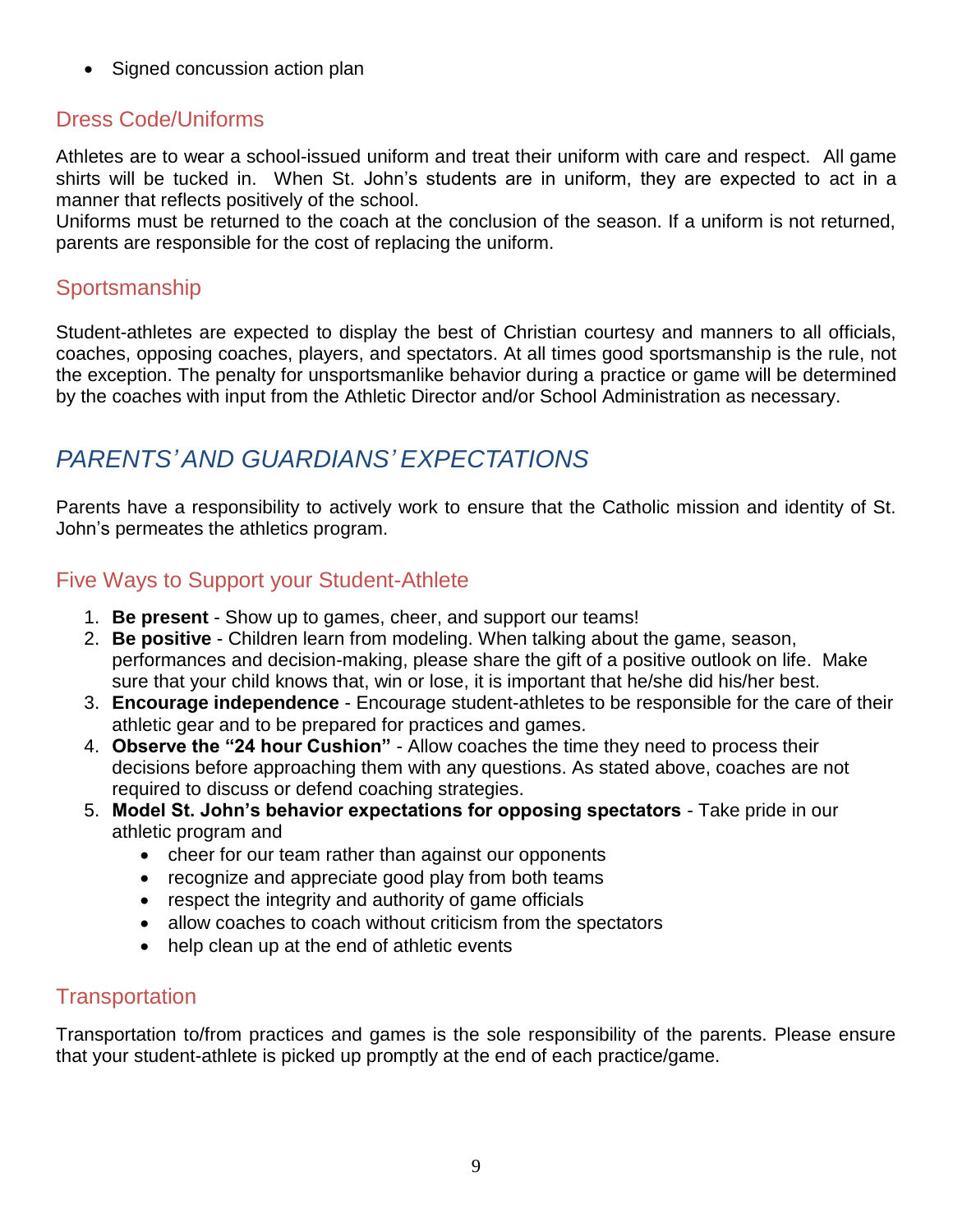### <span id="page-9-0"></span>Removal from Team – Parent Decision

The School Administration, Athletic Director and coaches will respect and support the decision of a parent to remove his or her child from a team for any reason. However, once the child is removed, he or she may not return to that team for the remainder of the sport season.

### <span id="page-9-1"></span>Parental Behavior

It is expected that parents will conduct themselves at all athletic events as representatives of our school with enthusiasm, sportsmanship, and respect. Failure to do so, whether or not the behavior was cited by an official or school representative, will not be tolerated.

Abusive, coarse, or obnoxious behavior will be subject to review by the School Administration and Athletic Director. Parents who exhibit such behavior at St. John's athletic events may be prohibited from attendance at future athletic events. Failure to comply with such requests may result in the child being removed from the team.

All parents/guardians are expected to sign and abide by the Parents' Code of Conduct form. All parents/guardians are expected to sign and abide by the concussion action plan.

### <span id="page-9-2"></span>*REVISIONS/MODIFICATIONS TO PROCEDURE*

The Principal may make changes to any procedure outlined in this handbook as needed, and has the final decision with regards to any policy.

The Principal has the authority to remove a student or cancel a season if coaches, student-athletes or parents are not adhering to St. John the Baptist Catholic School standards.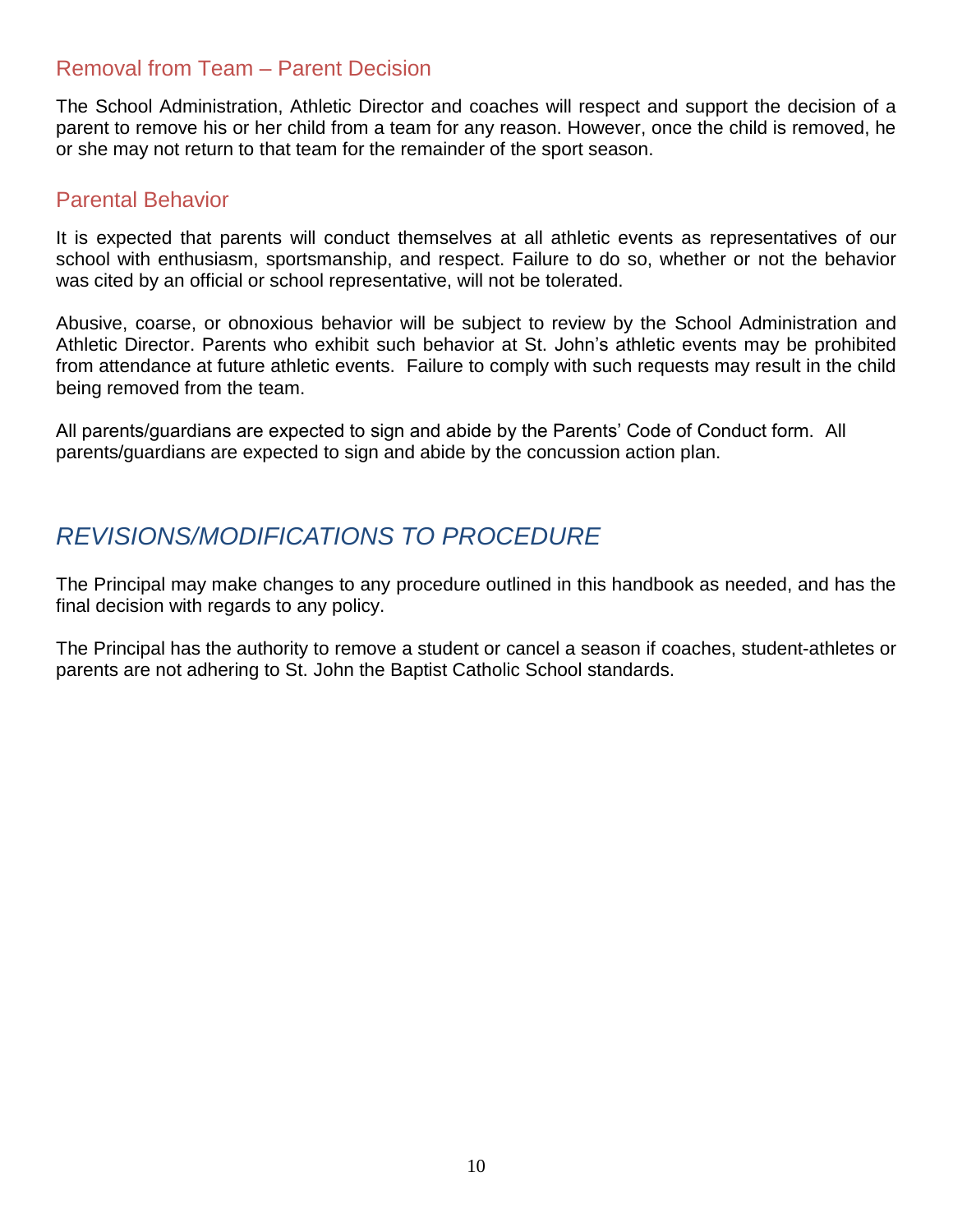### <span id="page-10-0"></span>*Appendix A CODE OF CONDUCT*

### Athlete Code of Conduct

Student athletes are required to read, agree and abide by the Athletic Handbook and the Athlete Code of Conduct

- I will strive to arrive on time and give my best to the team in every practice and game.
- I will not be in an unsupervised area before, during, or after a game or practice.
- I will not use the school facilities unless a coach or school personnel supervises the activity.
- I will strive to attend each practice and game.
- I will be attentive and listen to my coaches.
- I will be a good sport always whether we are winning or losing the game.
- I understand my conduct must be positive at all times. Bad language or bad behavior is unacceptable and will not be tolerated.
- I will carry this conduct to my school work and family with the realization that these are of greatest importance and take precedence to any sport.
- I will be an example of Christ in all my actions on and off the field/court.

I have read the code of conduct and understand that my failure to uphold any of these statements may lead to disciplinary action.

Athletes Name (Printed) \_\_\_\_\_\_\_\_\_\_\_\_\_\_\_\_\_\_\_\_\_\_\_\_\_\_\_\_\_\_\_\_\_\_\_\_\_\_\_\_\_\_\_

Signature \_\_\_\_\_\_\_\_\_\_\_\_\_\_\_\_\_\_\_\_\_\_\_\_\_\_\_\_\_\_\_ Date \_\_\_\_\_\_\_\_\_\_\_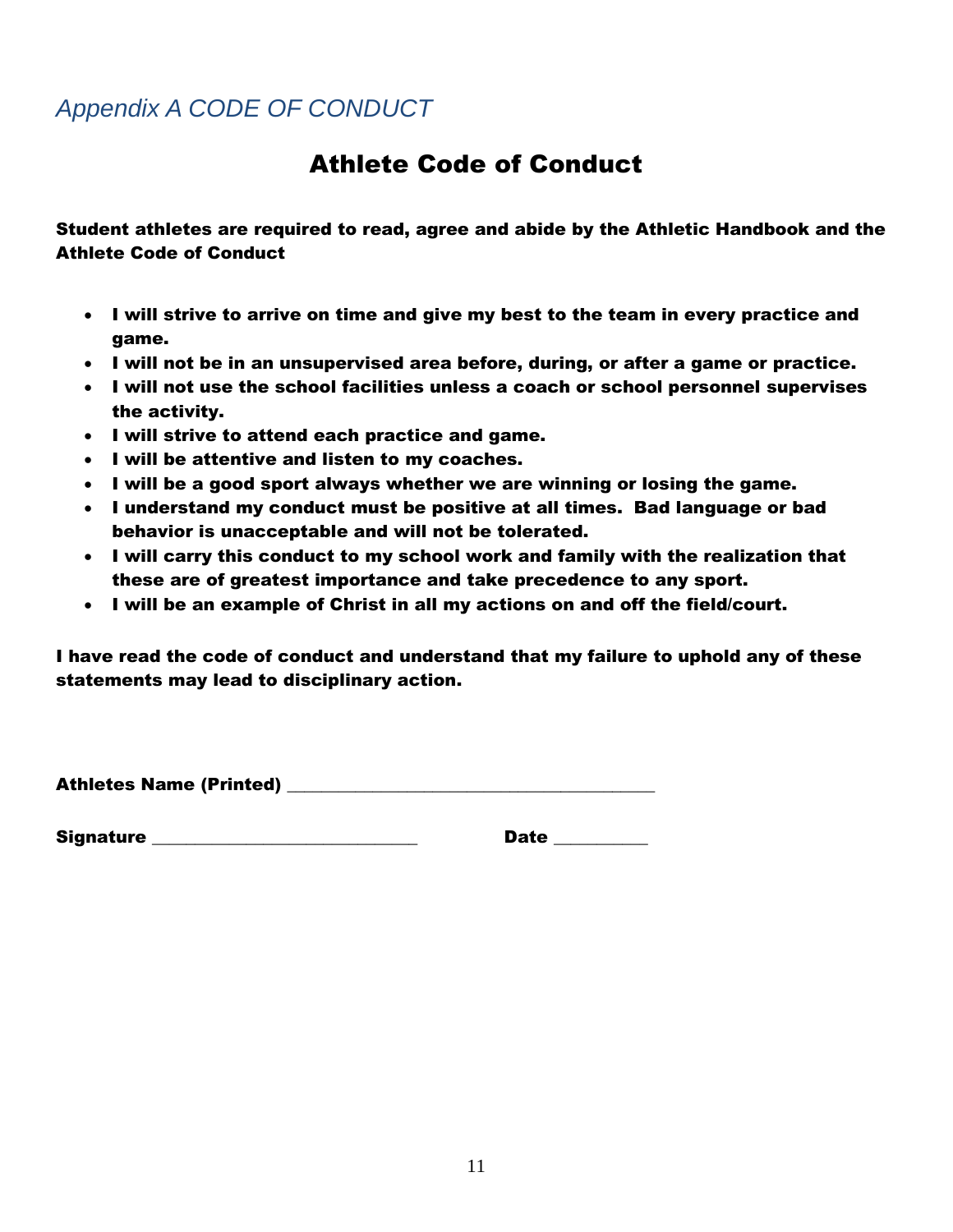### PARENT CODE OF CONDUCT

Parents of St. John's student athletes are required to read, agree and abide by the Athletic Handbook and Parent Code of Conduct.

- I will place the emotional and physical well being of my child ahead of any personal desire I may have to win.
- I will respect the integrity and authority of game officials.
- I will remember that student athletes participate to have fun and that the game is for youth, not adults.
- As a spectator, I will refrain from coaching my child or other players during games and practices.
- I will demand that my child treat other player, coaches, officials, and spectators with respect.
- I will do my best to make my child's involvement in youth sports a positive experience, while modeling good sportsmanship at all practices, games, and other athletic events.

I have read and agree to follow the Parent Code of Conduct.

| Signature ________________________________                                                                                                | Date ________ |
|-------------------------------------------------------------------------------------------------------------------------------------------|---------------|
|                                                                                                                                           |               |
| <b>Signature</b><br><u> 1989 - Johann Harry Harry Harry Harry Harry Harry Harry Harry Harry Harry Harry Harry Harry Harry Harry Harry</u> | <b>Date</b>   |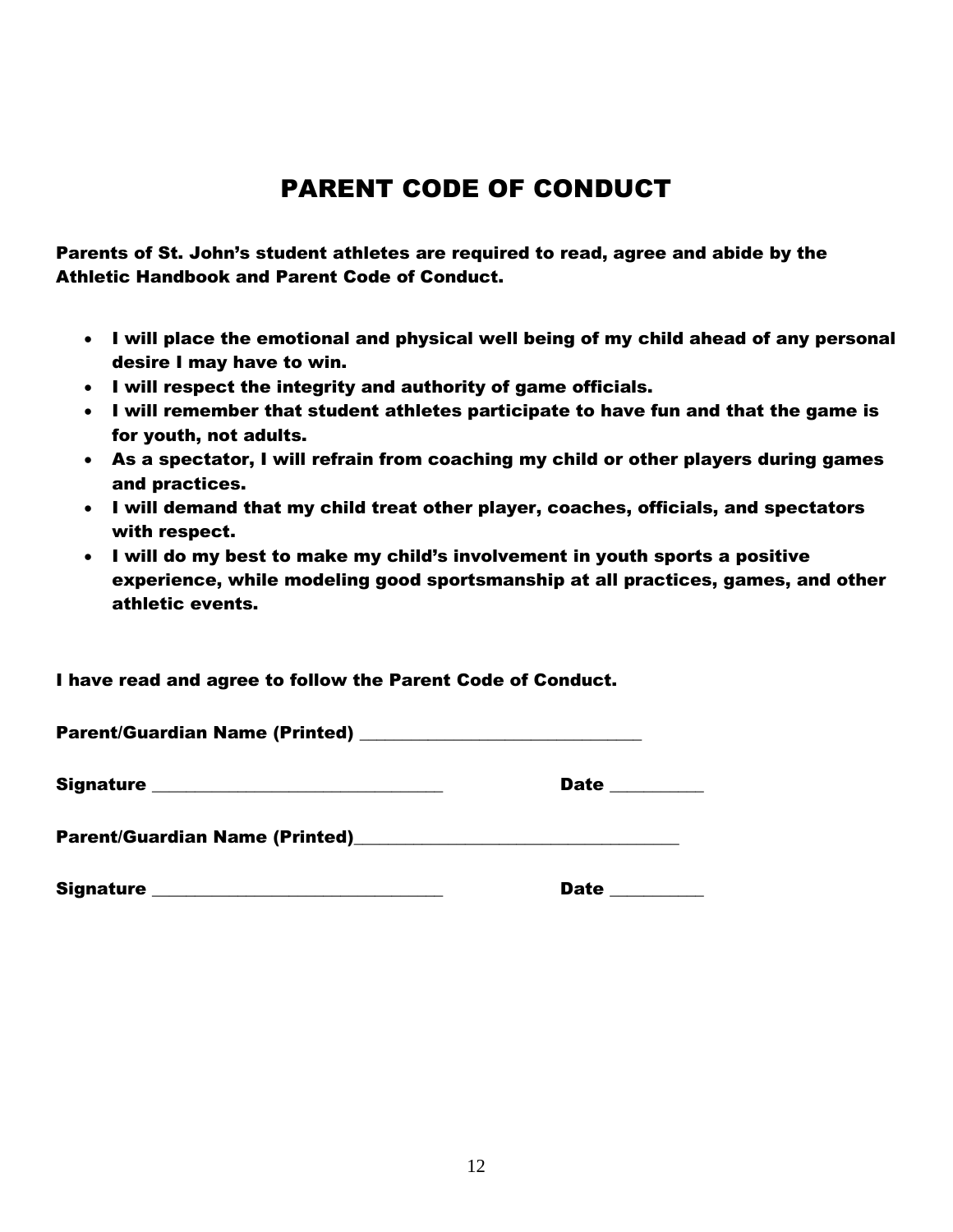### **Coach's Code of Conduct**

Coaches of St. John's student athletes are required to read, agree and abide to the Athletic Handbook and Coach's Code of Conduct.

- I will lead my players, by example in demonstrating the Christian values of selfrestraint, fair play and sportsmanship toward my opponents and game officials.
- I will encourage each player to be a responsible and active member of the team, parish, and community.
- I will place the emotional and physical well-being of my players, as well as their educational obligations ahead of any personal desire to win.
- I will treat each player as an individual, remembering that each is at a different level of emotional, physical, spiritual, and psychological development.
- I will do my best to provide a safe playing environment for my players.
- I will do my best to organize practices that are fun and challenging for all my players. I understand the importance of not scheduling activities that interfere with other parish activities.
- I will ensure that I am knowledgeable in the rules of each sport I coach and I will teach these rules to my players.
- I will use coaching techniques appropriate for the skill level of the youth I coach. I will spend equal amount of time coaching individual players regardless of their ability.
- I will do my best to develop a positive relationship with my athletes as well as their parents.
- I will refrain from using any inappropriate language, arguing with athletes, spectators or officials.
- I will remember that I am a youth coach, and the games are for the youth, not the adults.

I have read and agree to follow the Athletic Handbook and Coach's Code of Conduct.

Coach's Name (Printed) \_\_\_\_\_\_\_\_\_\_\_\_\_\_\_\_\_\_\_\_\_\_\_\_\_\_\_\_\_\_\_\_\_

Signature \_\_\_\_\_\_\_\_\_\_\_\_\_\_\_\_\_\_\_\_\_\_\_\_\_\_\_\_\_\_\_\_\_\_ Date \_\_\_\_\_\_\_\_\_\_\_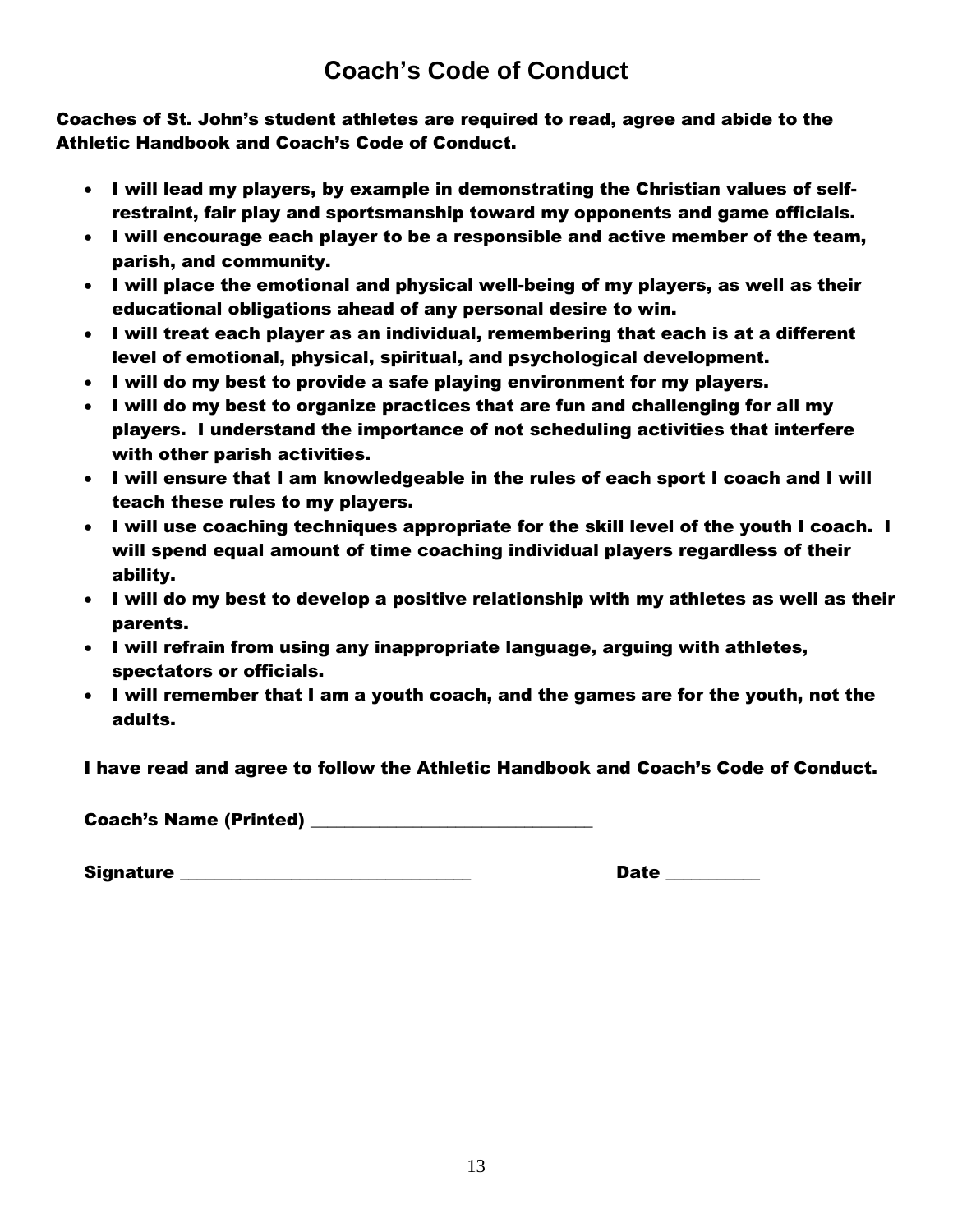<span id="page-13-0"></span>*Appendix B Volunteer Coach Application*

### **St. John's Athletic Program Volunteer Coach Application**

**If you are interested in volunteering, please submit the following information. All coaches must have:** 

- **Completed application**
- **Youth Protection Training class within the last 3 years**
- **An AS-1 form on file in the school office**
- **Attendance at a mandatory coaches meeting**

| Name:           |      |  |
|-----------------|------|--|
| <b>Address:</b> |      |  |
| <b>Phone:</b>   | Cell |  |
| E-mail address: |      |  |

**Circle the sport(s) you are interested in coaching:**

| <b>Season</b>              | <b>Girls</b>                      | <b>Boys</b>       | Co-Ed                                          |
|----------------------------|-----------------------------------|-------------------|------------------------------------------------|
| <b>Fall</b>                | Volleyball                        |                   | Soccer                                         |
| Late<br><b>Fall/Winter</b> | <b>Basketball</b><br>Cheerleading | <b>Basketball</b> |                                                |
| <b>Spring</b>              |                                   |                   | <b>Indoor Soccer</b><br><b>Track and Field</b> |

Circle the grade:

| . .<br>___<br>__                |   |      |  |
|---------------------------------|---|------|--|
| ona<br>$\sim$<br>$1 - 1$<br>ູວເ | ∼ | ו וו |  |
|                                 |   |      |  |

#### **Do you have any prior coaching experience?**

#### **State 2 things that you think make a good coach?**

**PRINT NAME:\_\_\_\_\_\_\_\_\_\_\_\_\_\_\_\_\_\_\_\_\_\_\_\_\_\_\_\_\_\_\_\_\_\_\_\_\_\_\_\_\_\_\_\_\_\_\_\_\_\_\_\_\_\_\_\_\_\_\_\_\_\_\_\_**

**Signature:\_\_\_\_\_\_\_\_\_\_\_\_\_\_\_\_\_\_\_\_\_\_\_\_\_\_\_\_\_\_\_\_ Date: \_\_\_\_\_\_\_\_\_\_\_\_\_\_\_\_\_\_\_\_\_\_\_\_\_\_\_\_**

**\_\_\_\_\_\_\_\_\_\_\_\_\_\_\_\_\_\_\_\_\_\_\_\_\_\_\_\_\_\_\_\_\_\_\_\_\_\_\_\_\_\_\_\_\_\_\_\_\_\_\_\_\_\_\_\_\_\_\_\_\_\_\_\_\_\_\_\_\_\_\_\_\_\_\_\_** 

**\_\_\_\_\_\_\_\_\_\_\_\_\_\_\_\_\_\_\_\_\_\_\_\_\_\_\_\_\_\_\_\_\_\_\_\_\_\_\_\_\_\_\_\_\_\_\_\_\_\_\_\_\_\_\_\_\_\_\_\_\_\_\_\_\_\_\_\_\_\_\_\_\_\_\_\_** 

**\_\_\_\_\_\_\_\_\_\_\_\_\_\_\_\_\_\_\_\_\_\_\_\_\_\_\_\_\_\_\_\_\_\_\_\_\_\_\_\_\_\_\_\_\_\_\_\_\_\_\_\_\_\_\_\_\_\_\_\_\_\_\_\_\_\_\_\_\_\_\_\_\_\_\_\_**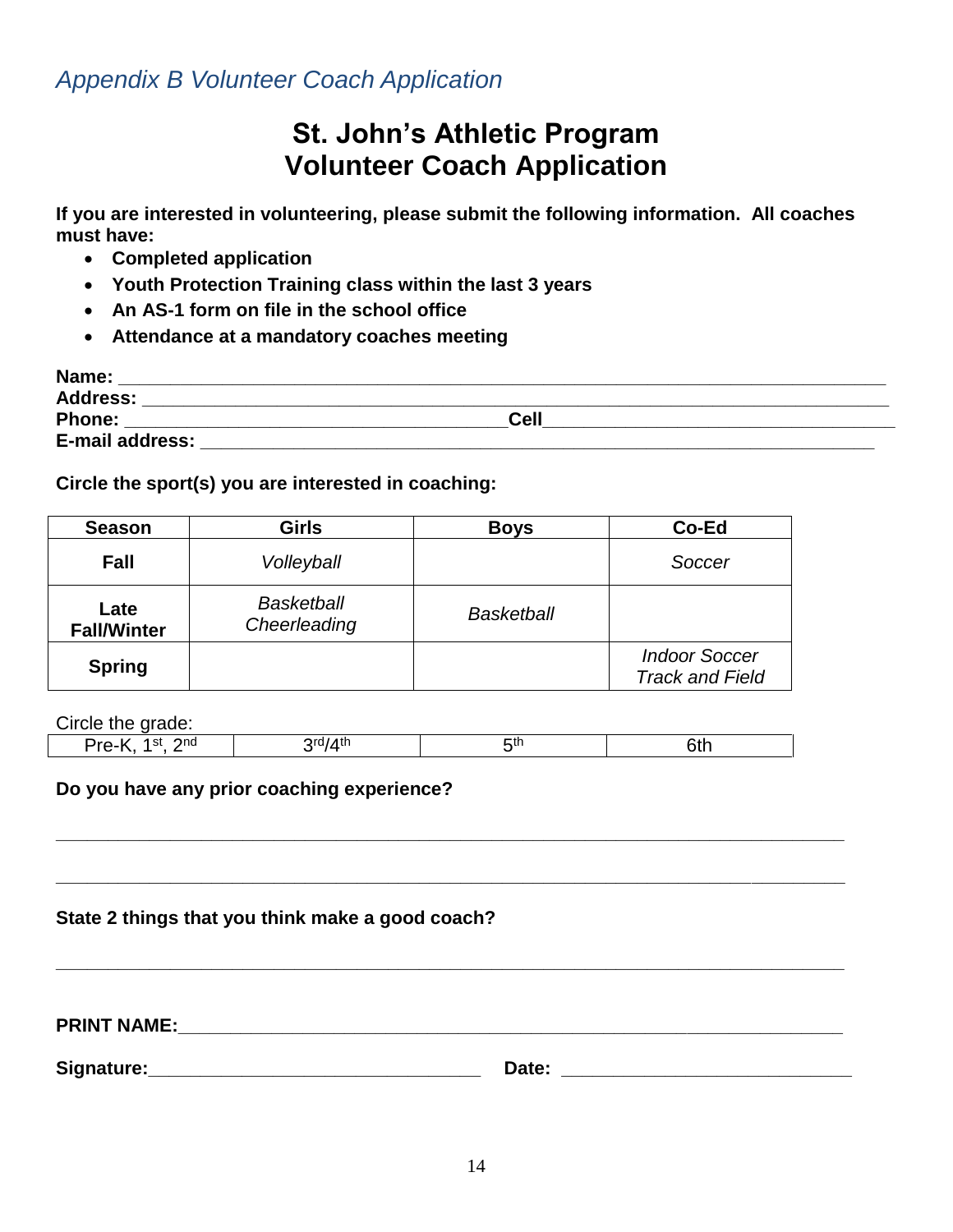# **St. John the Baptist Concussion Action Plan – COACHES**

<span id="page-14-0"></span>If you suspect that an athlete has a concussion, the following five steps should be taken:

- 1. Remove athlete from play.
- 2. Ensure that the athlete is evaluated by a health care professional experienced in evaluating for concussion. Do not try to judge the seriousness of the injury yourself.
- 3. Inform the athlete's parents or guardians about the possible concussion and give them the CDC fact sheet for parents on concussion.
- 4. Keep the athlete out of play the day of the injury and until a health care professional, experienced in evaluating for concussion, says they are symptom-free and it's OK to return to play.
- 5. Complete school form titled "Accident Report".

I have read and agreed to follow the Concussion Action Plan:

Coach's Name (Printed) \_\_\_\_\_\_\_\_\_\_\_\_\_\_\_\_\_\_\_\_\_\_\_\_\_\_\_\_\_\_\_\_\_\_

Signature \_\_\_\_\_\_\_\_\_\_\_\_\_\_\_\_\_\_\_\_\_\_\_\_ Date \_\_\_\_\_\_\_\_\_\_\_\_\_\_\_\_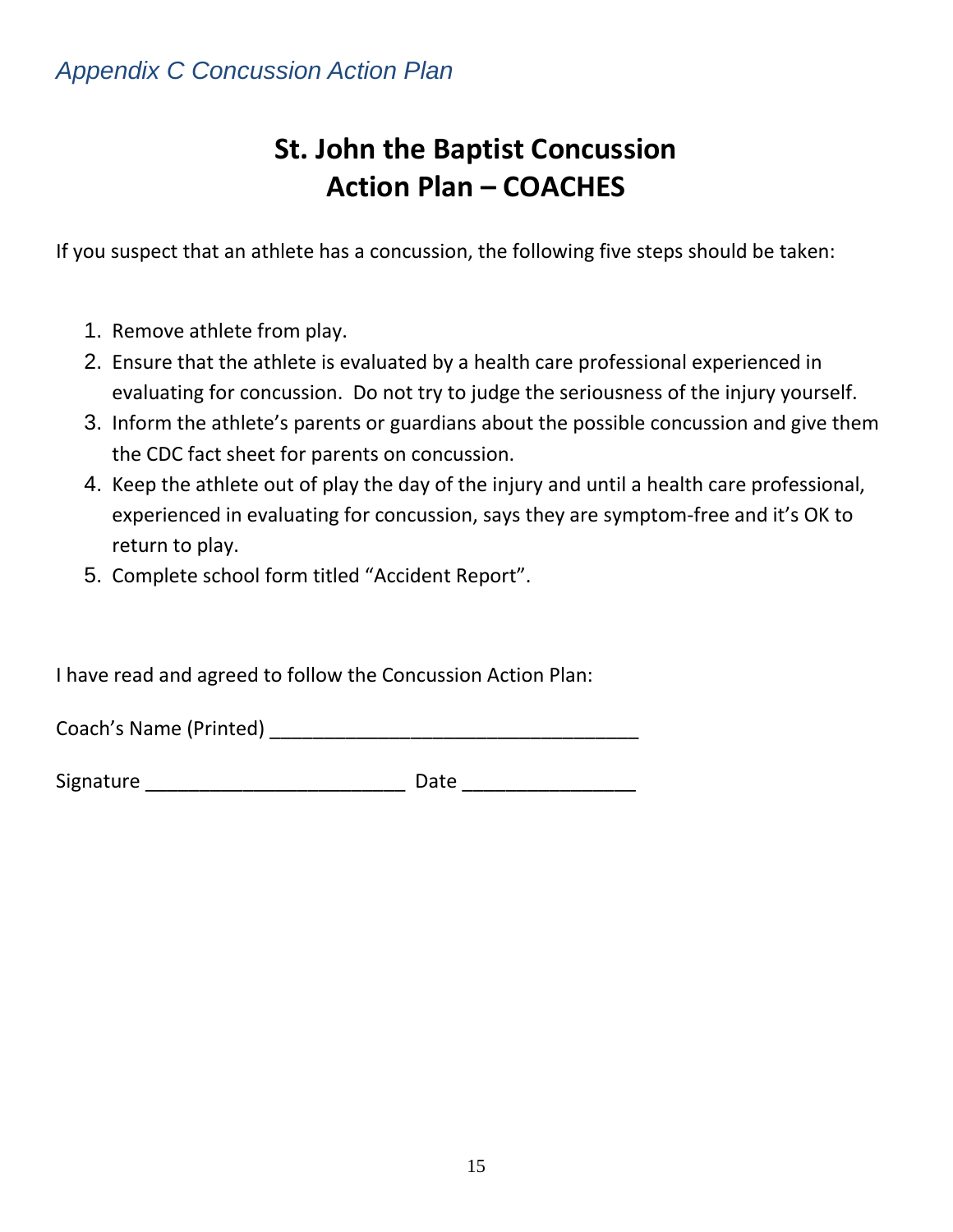# **St. John the Baptist Concussion Action Plan - Athlete**

If you suspect that you might have a concussion, the following three steps should be taken:

- 1. Don't hide it, report it.
- 2. Get checked out, the sooner you can get checked out the sooner you may be able to safely return to play.
- 3. Follow the coach's rule for safety and the rules of the sport.

I have read and agreed to follow the Concussion Action Plan:

| <b>Student Name (Printed)</b>  |      |
|--------------------------------|------|
| Signature                      | Date |
| Parent/Guardian Name (Printed) |      |
| Signature                      | Date |